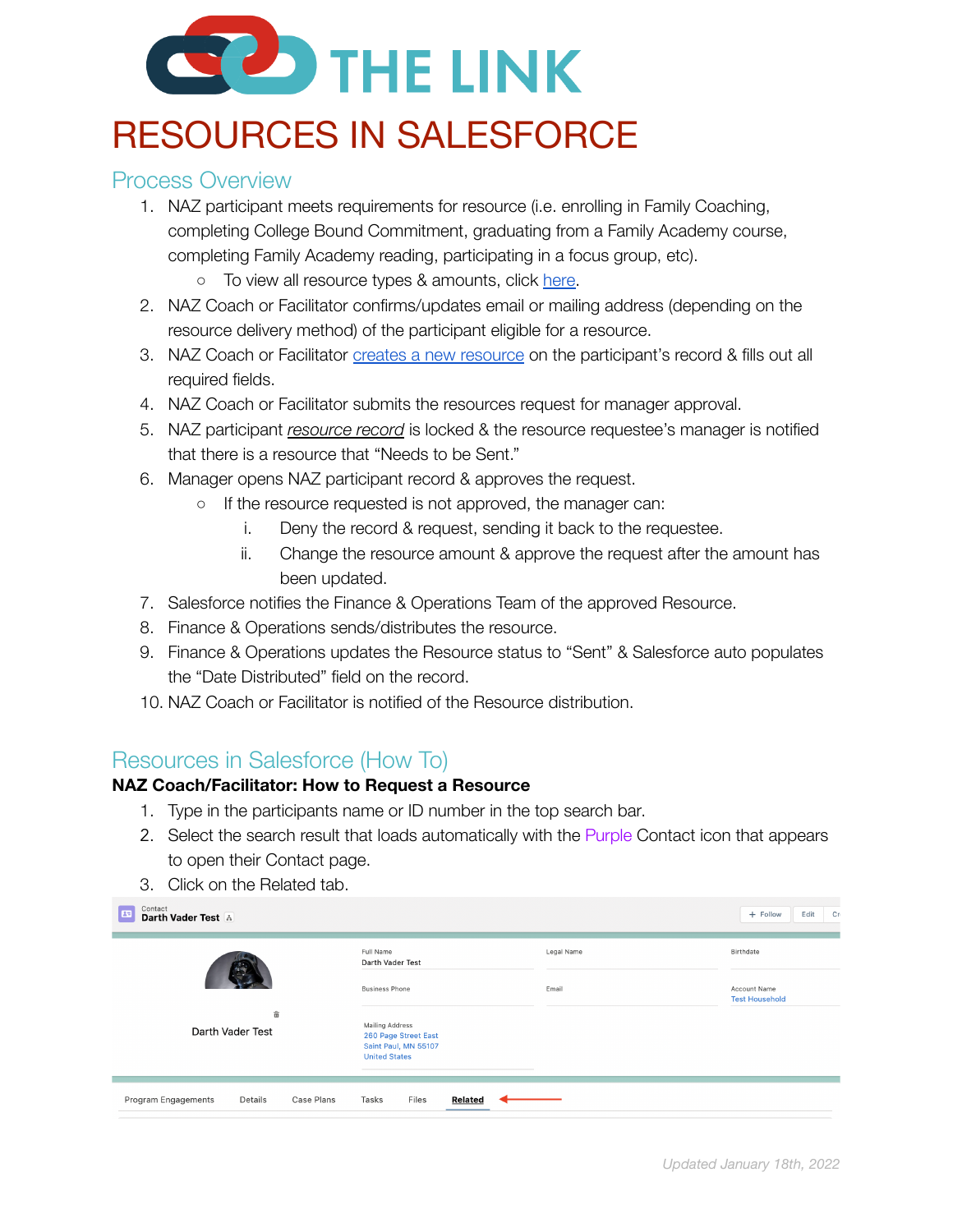

4. Scroll down to the Resources list and select the "New" button.

| Resources (3)<br>o                                              | <b>New</b>              |
|-----------------------------------------------------------------|-------------------------|
| <b>Resources Name</b>                                           |                         |
| Darth Vader Test - Speaking Engagement/Communications Gift Card |                         |
| Darth Vader Test - Family Academy Technology                    | $\overline{\mathbf{v}}$ |
| Darth Vader Test - FA - CBB Attendance Incentive                |                         |
| <b>View All</b>                                                 |                         |

- 5. Complete the required fields. Remember that the name autofills, so you do not need to put full information in there.
	- Delivery Method: Personal Delivery (distributed in person), Mail, Electronic
		- ★ *Before submitting a resource request, the requester is responsible for confirming & updating the necessary contact information.*
			- Electronic Delivery: Requester confirms the participant's email address is correct & entered in Salesforce.
			- Mail Delivery: Requester confirms the participant's residential/mailing address is correct & entered in Salesforce.
	- Status: **Needs to Be Sent**
	- Resource Amount: The monetary value of the resource (i.e. 25 for a \$25 gift card, 1 for Family Academy Parent Toolkit)
	- Strategy: The Ecosystem Area (i.e. Family Achievement, Family Academy, etc.)
	- Resource Category: Gift Card, Check, Technology, Other, Food, Housing
	- Resource Type: The resource name (i.e. Family Referral, Enrollment CBC, etc.)
	- Date Distributed: **Leave this field blank! Finance will update it when the resource has been received.**
	- **○** Note: Additional notes about the resource, resource request, etc.
- 6. Select the navy *Save* button.
- 7. Click on the added resource name.
- 8. Review the information & select the "Submit for Approval" button in the top left corner of the resource information page.

#### **NAZ Manager: How to Approve a Resource**

- 1. Receive email & notification from the system that a resource has been requested.
- 2. Click on the notification link received, this will take you to a new page with the request information.
- 3. Review the requested resource.
	- ★ *Approver is accountable for ensuring the request is complete and valid per the guidelines and that any in-person deliveries are completed.*
- 4. Approve, Deny, or Reassign the resource request to another manager by selecting the corresponding button.
	- If the resource requested is not approved, the manager can:
		- i. Deny the request, sending a message to the requestee.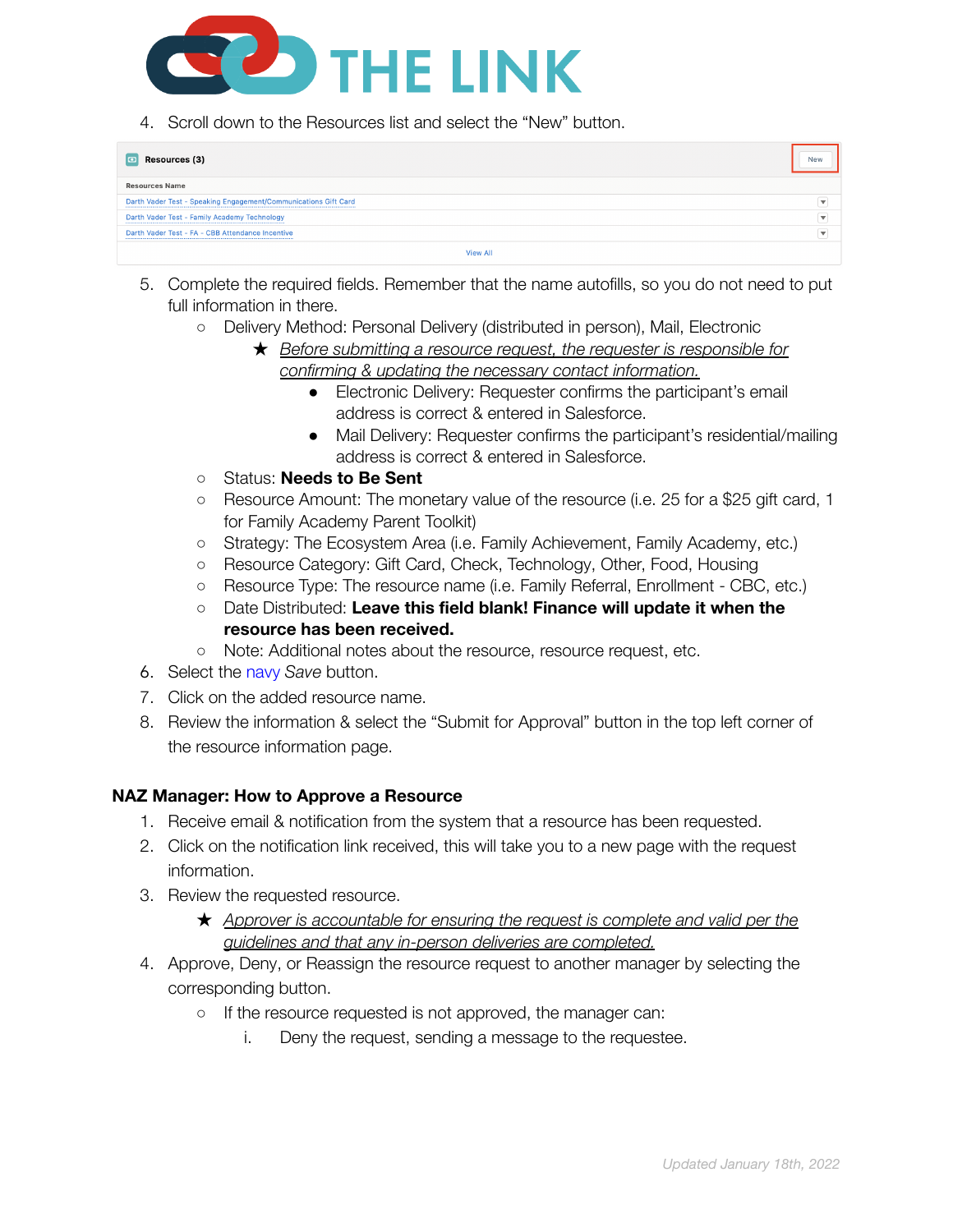

ii. Update the resource request, by clicking on the resource name & selecting the pencil icon next to the field you wish to update. Then, approve the updated request.

#### **NAZ Finance Team: How to Update a Distributed Resource**

- 1. Receive notification from the system that a resource has been requested.
- 2. Type in the participants name or ID number in the top search bar.
- 3. Select the search result that loads automatically with the Purple Contact icon that appears to open their Contact page.
- 4. Click on the "Related" tab on the participant's contact page.
- 5. Scroll down to "Resources"
- 6. Click on the name of the resource requested.
- 7. Review the approved resource request.
- 8. Distribute the resource.
- 9. Select the pencil icon next to the "Status" field.
- 10. Update the resource status to "Sent."
- 11. Add the gift card number/order or technology tracking number.
- 12. Click on the navy *Save* button at the bottom of the page. Note: The date-distributed field will auto-populate when you update the resource status to "Sent."

### Special Circumstances

#### **One Off Events with Resource Incentives**

There are a number of NAZ events with gift card incentives. Often, these gift cards are casually distributed at the event to attendees & therefore require different tracking processes.

How to request gift cards for event distribution:

- 1. Email Doug [Olson](mailto:dolson@the-naz.org) & Cc your supervisor with event information at least five business days prior to the event (i.e. the name of the event, the date of the event, the number & value of gift cards requested).
- 2. Supervisor replies to the email, approving the request.
- 3. Doug [Olson](mailto:dolson@the-naz.org) provides you with the requested gift cards prior to the event in addition to a tracking template.

#### During the Event

- 1. Collect gift card recipient information (i.e. first name, last name, email address, distribution date).
- 2. Reconcile gift cards at the end of the event (i.e. make sure all gift cards were distributed or organized to be returned to Doug [Olson](mailto:dolson@the-naz.org) )